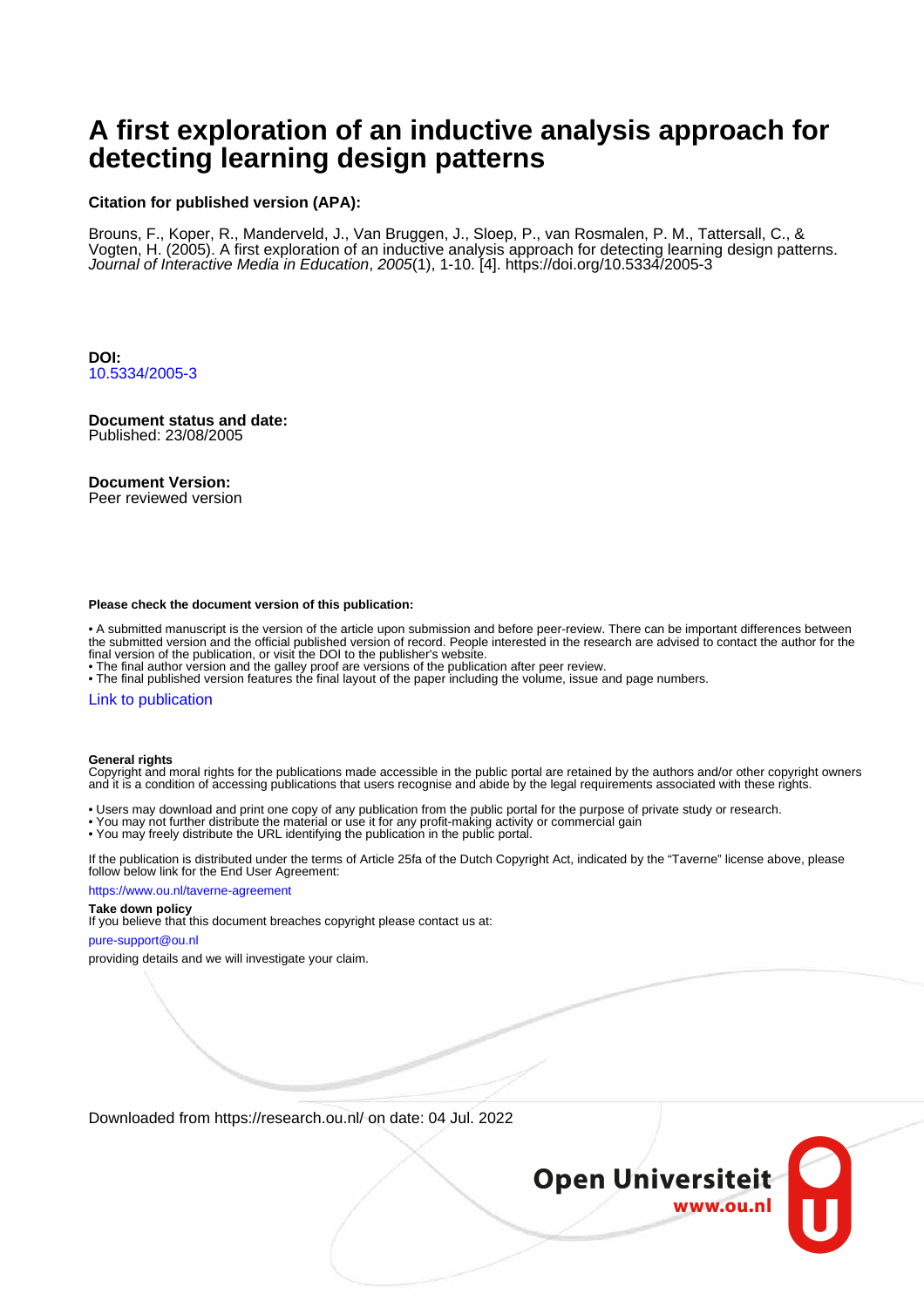*Submission to Journal of Interactive Media in Education*

### **A first exploration of an inductive analysis approach for detecting learning design patterns**

*Francis Brouns, Rob Koper, Jocelyn Manderveld, Jan van Bruggen, Peter Sloep, Peter van Rosmalen, Colin Tattersall and Hubert Vogten* 

> Educational Technology Expertise Centre Open Universiteit Nederland PO Box 2960, NL-6401 DL Heerlen The Netherlands www.ou.nl

**Abstract:** One way to develop effective online courses is the use of learning design patterns, since patterns capture successful solutions. Pedagogical patterns are commonly created by human cognitive processing in "writer's workshops". We explore two ideas; first whether IMS Learning Design is suitable for detecting patterns in existing courses and secondly whether the use of inductive analyses is a suitable approach. We expect patterns to occur in the method section of a learning design, because here the process of teaching and learning is defined. We provide some suggestions for inductive techniques that could be applied to existing learning designs in order to detect patterns and discuss how the patterns could be used to create new learning designs. None of the suggested approaches are validated yet, but are intended as input for the ongoing discussion on patterns.

**Keywords:** learning design, pedagogical patterns, pattern detection, inductive analysis

### **1 Introduction**

How do we develop effective online courses? According to Koper (2005) learning design rules capture learning design knowledge and can assist in developing the best suited learning design. A learning design rule describes which learning design method can be used in a particular learning situation with a certain probability of success. At least three different approaches can be followed to arrive at learning design rules: (1) designs based on instructional theory, (2) designs based on best practices and (3) designs based on patterns in best practices. These three approaches can be illustrated with the following three scenarios, all starting with the designer having some ideas about the course title, the learning objectives, the course content, the target group and the setting of the course.

In the first scenario, the designer starts by selecting a pedagogical approach that might be appropriate for the design task. Such an approach could be a personal theory or a formal instructional design theory like the ones described in e.g. Reigeluth (1999). The designer creates the course inspired by the prescriptions in the theory. These theories give only limited concrete examples how to solve specific problems in the design task, so many parameters are left to the designer to decide and fill in. When the theory is appropriately tested, well selected and well applied, chances are high that the course is effective.

In the second scenario, the designer does not want to read and study instructional design theories and models. Instead, the designer searches for a comparable successful example course, in the same or another subject field. When an example is found that exactly fulfils the needs, the course can be reused. However, in most cases only one or more comparable examples can be found that can be used as a guide for structuring and developing the new course. When the examples are effective, well selected and well restructured, chances are high that the course is effective.

In the third scenario, the designer searches for so-called course patterns that can be used to develop the new course. A course pattern is an *abstraction of a set of* best practices to fulfil a recurrent design problem (Alexander, 1979). Such a pattern is a kind of template, including instructions and examples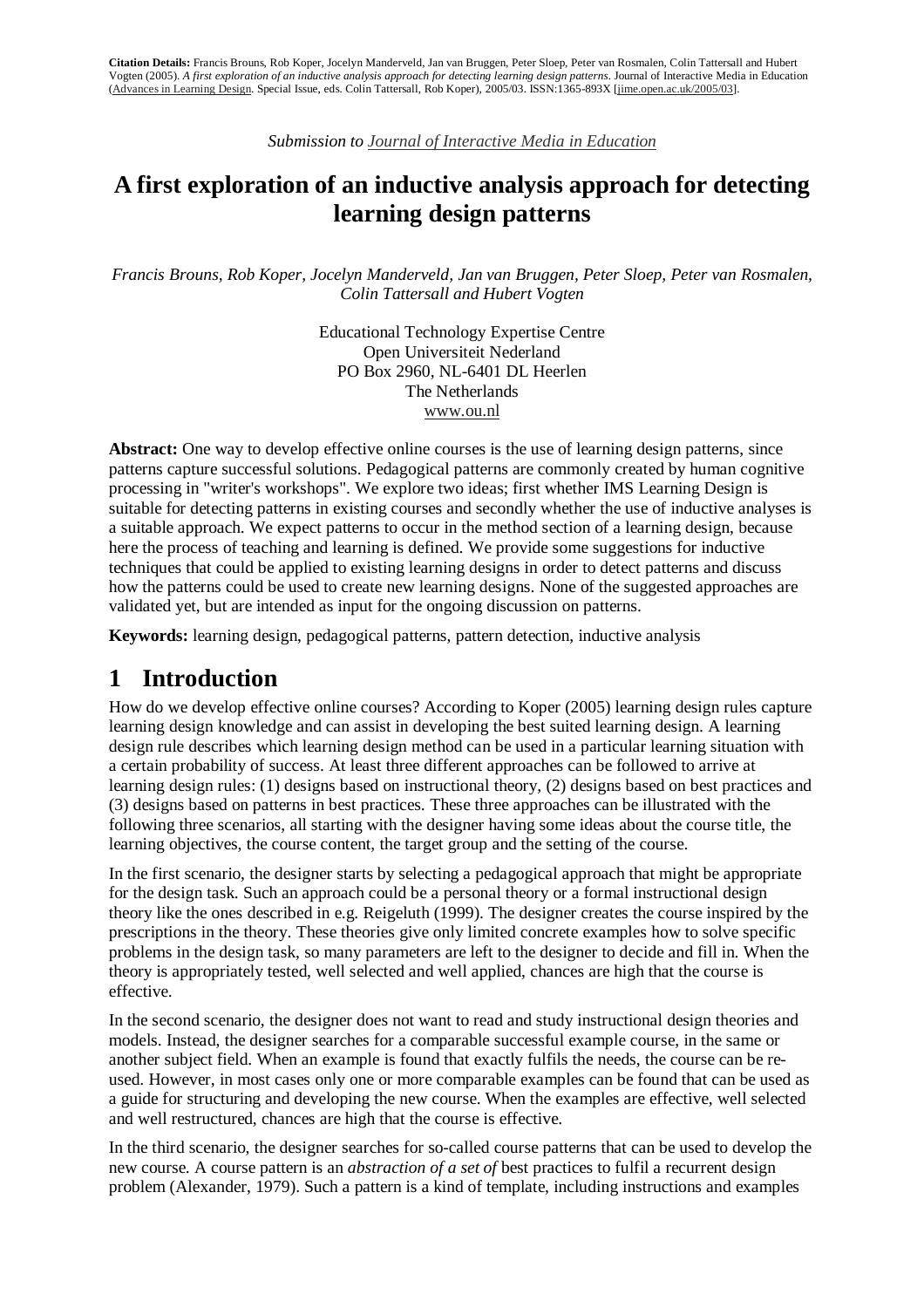that can be filled in to create the new course. Patterns can be chained like building blocks to create the new course.

The first two approaches are well understood and applied, but the latter is relatively new. Although the use of pedagogical patterns is not new, the patterns usually have been created via deductive technologies, i.e. in "writer's workshops" where experts get together and write down the pattern in a specific format based on their experience and knowledge (Bergin, Eckstein, Manns, Sharp and Voelter, 2005; E-LEN, 2004; Hernández Leo, Asensio Pérez and Dimitriadis, 2004; Jones and Stewart, 1999; McAndrew, Goodyear and Dalziel, 2005). These pedagogical patterns present an abstraction of the pattern in a specific format. In addition to this approach, we would like to explore inductive methods to detect patterns in existing courses. The condition for such an approach is that the courses must be structured in a machine interpretable way to detect the patterns in the data. The ideas explored in this article are whether the recent IMS Learning Design (IMS LD) specification (IMS, 2003; Koper and Olivier, 2004) and its predecessor Educational Modelling Language (EML, 2000; Koper and Manderveld, 2004) are suitable for the detection of re-usable course patterns and whether inductive analysis is a suitable approach in detecting patterns. After a short introduction of the literature on patterns, we will explore several techniques and methods that could be applied in pattern detection. Then we suggest how these patterns can be used to construct new learning designs.

## **2 Patterns**

Alexander (1979) was one of the first to describe the principle of patterns based on his observations in the field of architecture. His ideas have been taken up by others; initially in artificial intelligence, programming and software engineering (Fowler, 1997; The Hillside Group, 2005), then increasingly in education (Avgeriou, Papsalouros, Retalis and Skordalakis, 2003; Bergin *et al.*, 2005; Jones *et al.*, 1999).

The most commonly found definition of a pattern states that a pattern is a model of a solution for a recurrent problem that can be used repeatedly in many contexts (Alexander, 1979; Bergin *et al.*, 2005; The Hillside Group, 2005). The solution is generic and abstract, but analysed from a set of best practices. A solution is considered to be a potential pattern only after one has noticed that similar solutions are applied to a recurrent problem (Alexander, 1979). This observed regularity then is taken as a pointer to analyse the data further in order to try and create an abstraction from it that can function as a pattern.

Pedagogical patterns capture effective learning designs, allow newcomers in education to learn from more experienced developers, provide solutions that can be applied in many circumstances, function as a communication medium and means and enhance knowledge management and knowledge transfer (Alexander, 1979; Bergin *et al.*, 2005; E-LEN, 2005; Hernández Leo *et al.*, 2004; Jones *et al.*, 1999; McAndrew *et al*., 2005). For example the Collaborative Evaluation pattern (McAndrew *et al.*, 2005) describes a possible solution to teach students how to perform an evaluation. Other examples of pedagogical patterns can be found online at the websites of the Pedagogical Patterns [1] and the E-LEN [2] projects. These pedagogical patterns describe the pattern in a common format. The format includes the context and a description of the problem and a solution. The patterns are described at a rather abstract level and leave the actual implementation to the designer.

There are two aspects of patterns that are important. Firstly, the identification of learning design patterns in a set of units of learning, and secondly, the application of learning design patterns to create learning designs for new units of learning. In the following paragraphs we will take both aspects into account.

## **3 Methods for pattern detection**

Several approaches to detect patterns in learning designs are possible. Learning designs can be inspected, visualised or analysed by various techniques. One can simply look at the learning designs, either as raw data or in a run-time environment, and try to determine patterns. However, this is a very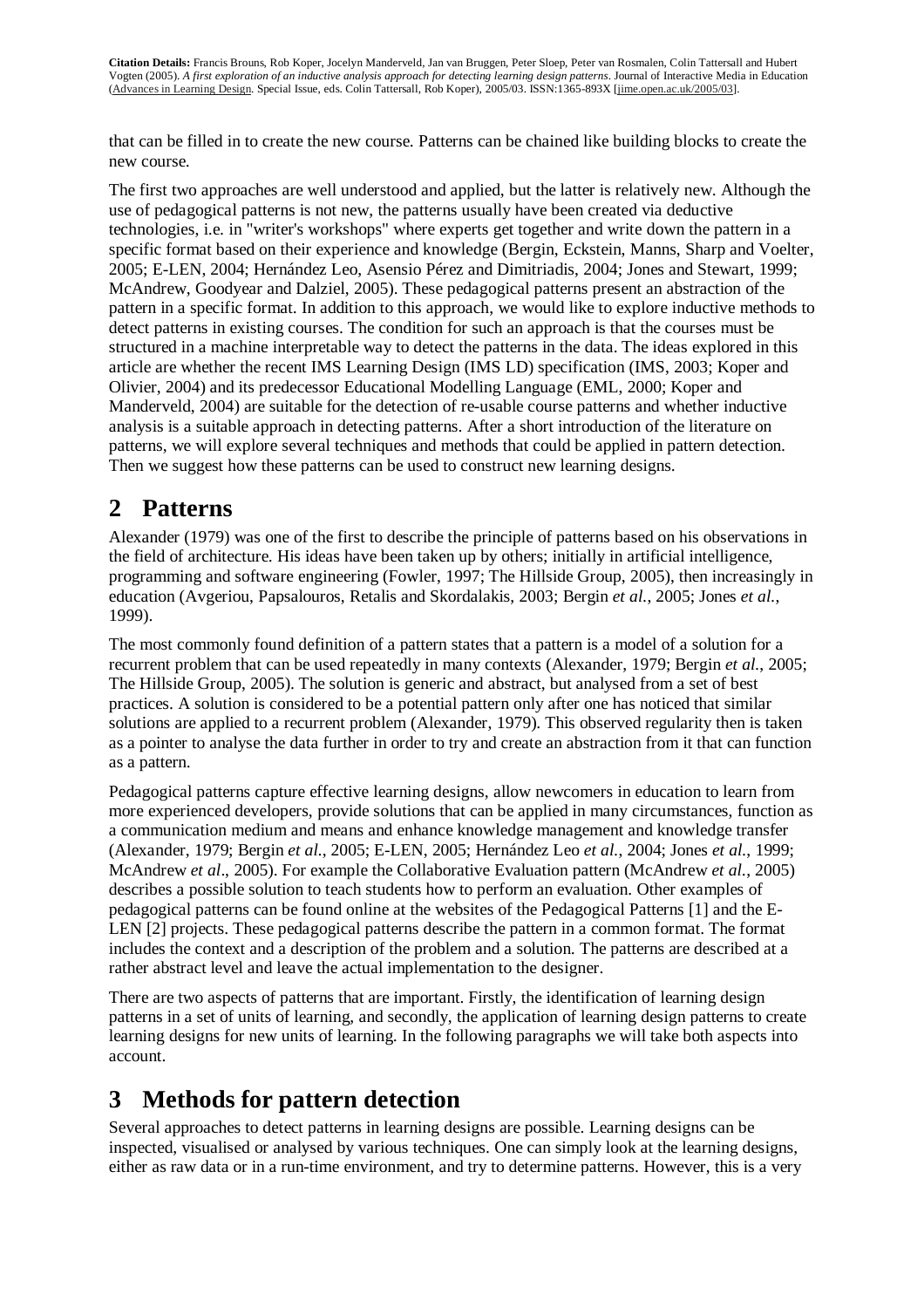time-consuming and laborious process and imposes many restrictions. A better method is to try to automate (part of) the analysis.

A first simple method is to count the occurrence of IMS LD elements. We looked at the frequency of elements in a total of 34 distance learning competence based courses, developed for higher education institutes and the Open Universiteit Nederland. The courses were designed to be delivered via the Internet, some contained additional face-to-face components. Average size of the course was 100 to 200 hours. As expected, the frequency of IMS LD elements varied widely between courses, mainly because the courses addressed different domains and were not of identical size. To give some impression of the data, Table 1 lists the frequency of the IMS LD elements for a sample of 7 of the 34 courses.

|          | learning-activity | environment | learning-object | service                     | play                        | act            | role-                       |
|----------|-------------------|-------------|-----------------|-----------------------------|-----------------------------|----------------|-----------------------------|
|          |                   |             |                 |                             |                             |                | part                        |
| course 1 | 54                | 92          | 200             |                             |                             |                | 3                           |
| course 2 | 9                 | 28          | 11              | 9                           | $\mathcal{D}_{\mathcal{L}}$ | $\overline{2}$ | 3                           |
| course 3 | 11                | 28          | 293             | 7                           | н.                          | 2              | 10                          |
| course 4 | 16                | 16          | 23              | 7                           |                             |                | 5                           |
| course 5 | 6                 | 7           | 25              | $\overline{2}$              |                             |                | 5                           |
| course 6 | 56                | 116         | 155             | 4                           |                             | 1              | $\mathcal{D}_{\mathcal{L}}$ |
| course 7 | 30                | 14          | 26              | $\mathcal{D}_{\mathcal{L}}$ |                             |                | 4                           |

Table 1: Frequency of selected IMS LD elements for some of the courses

This example illustrates the complexity of pattern detection in learning designs. Only limited information can be gained from simple frequencies. It is more likely that frequency in combination with other aspects like order or type of elements provide more relevant information. For instance, when a learning design consists of several activities, it is interesting to know that the first one is always an introduction, and the last one provides self-assessment and so on. This implies that part of the patterns lies in the structure (order of elements) and part in the content (type of element, type of content).

Therefore natural language techniques like Latent Semantic Analysis (LSA), data, text and web mining that can analyse, classify, categorise, visualise data based on content combined with algorithms that are capable of analyzing structured, hierarchical data (like XML) might be better suited. Below we give a short description of LSA and introduce some XML analysis techniques.

### **3.1 Latent semantic analysis and indexing**

LSA is a theory and a method to extract and find concepts and similarity of concepts in large bodies of text, relying on the meaning of words, terms and phrases in the contexts in which they are used (Landauer, Foltz and Laham, 1998). Concepts are found by analysing the material for the existence of specific terms or phrases in the context. The number of concepts is presented in frequency tables. Latent Semantic Indexing (LSI) and clustering techniques reduce the frequency table by retaining only the most significant concepts (Dom, 2000; Han *et al.*, 1998; Jain, Duin and Mao, 2000). LSA is particularly suitable for clustering and classification of documents and has been applied to a wide range of document types, including XML and web documents (Dom, 2000).

### **3.2 Analysis of XML**

XML tags present the syntax in which to express the semantics. XML data are always hierarchical and presented in trees. The growing use of XML for documents and interchange of data resulted in numerous efforts to analyse XML documents in order to detect changes (Cobéna and Abiteboul, 2002;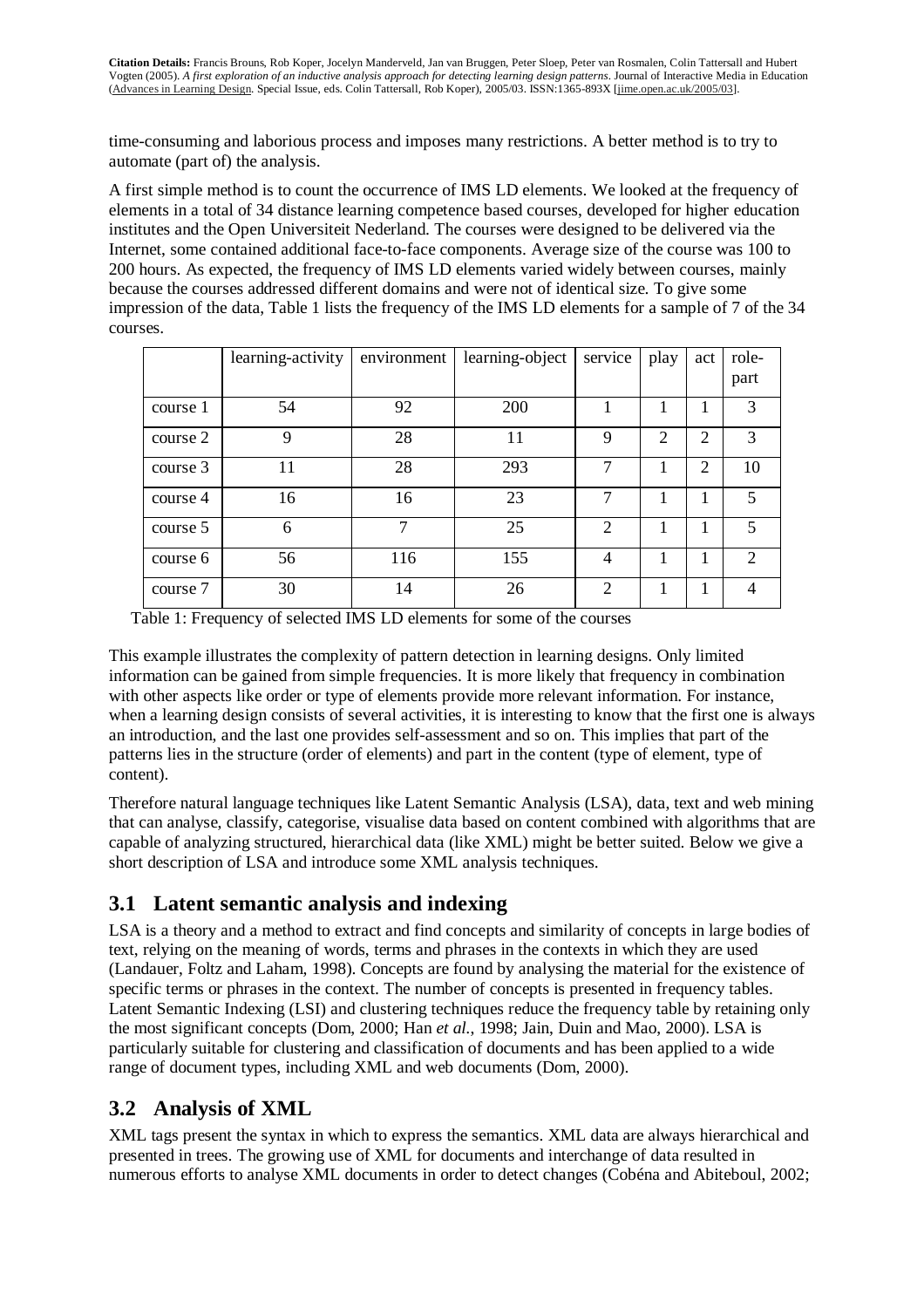Wang, DeWitt and Cai, 2003), similarities (Weis and Naumann, 2004; Zhao, Bhowmick, Mohania and Kambayashi, 2004) or to combine XML data into new XML datasets (Guha, Jagadish, Koudas, Srivastava and Yu, 2002).

XML could transformed to topic maps (XTM, 2003) or to graphs (Shash, Wang and Giugno, 2002). Combinations of algorithms have been applied by Yoon *et al.* (2001) and Zhenchang (2002).

# **4 Where to find patterns in learning design?**

### **4.1 Method or act as building blocks**

We expect patterns to occur in the learning design *method* of a learning design, because the method specifies the teaching-learning process. In order to be as flexible as possible, we need to identify small re-usable components in the method section. A method comprises plays, acts and role-parts. In theory there are several solutions to identify patterns in learning design methods. First, the complete method section can be used to model a pattern. Especially when units of learning are small (e.g. a few study hours) this would be a good approach. When units of learning are larger (e.g. up to 300 study hours), smaller components must be identified in order to allow for enough flexibility. One can argue that these large units of learning should be built from smaller, independent units of learning. So, one approach could be always to base a pattern on a method section of a unit of learning and in the case of larger units of learning, first to split the unit of learning up into smaller, independent ones. Another approach is to build units of learning on *acts*. Acts are the smallest, independent sections within a method. To build a new unit of learning, several act patterns can be combined to create the new method. Even the content of two acts can be merged (under certain conditions) to create a new act.

We assume that these two approaches are the only two that can be used. Role-parts, the first lower level of aggregation, can be dependent on each other (e.g. a learning activity and a support activity can be related). The smallest independent, and thus re-usable, entity is the *act* within a method section. However, as can be seen from the previous Table 1, in some designs only a few acts are used per method. The use of acts is not independent of the type of pedagogy modelled. Typically in universities having open admission and individualized learning paths, like the Open Universiteit Nederland, acts are not used extensively. One of the major uses of an act is to synchronize the activities of the individual learners: for instance to model week or month blocks of work.

## **5 The process to identify patterns in learning design**

Given the discussion above, the process of identifying patterns in learning designs can be summarized as follows. Patterns are expressed as a method or as an act. At least two units of learning are needed to identify a pattern (the input-set). These units of learning must be classified as best practice within a certain field, e.g. for a certain type of learning objectives. It is not necessary that the units of learning contain the same content, only structural similarities will be identified as a pattern. The method of a unit of learning contains references to roles, activities and environments. Additionally, a learning design does not contain the actual content, but refers to resources containing the textual descriptions. Therefore a transformation to resolve the references is needed before pattern detection can start. Also transformations may be needed to make the structures in the XML document of a similar form when alternative modelling approaches are possible. The patterns matching mechanism will first detect structural similarities in the XML structures of the input-set. The output will be a document that contains the common elements in the input-set. Then the pattern can be refined by adding additional relevant aspects that require a more extensive and complex processing of the document. Several of the above mentioned techniques could be applied to different stages of the analysis. XML tree comparison and regular expression techniques will likely be used for the patterns in the method, consisting of specific orders of elements, while text, data mining and LSA will be used to determine type of activity, environment and roles by examining titles and content resources.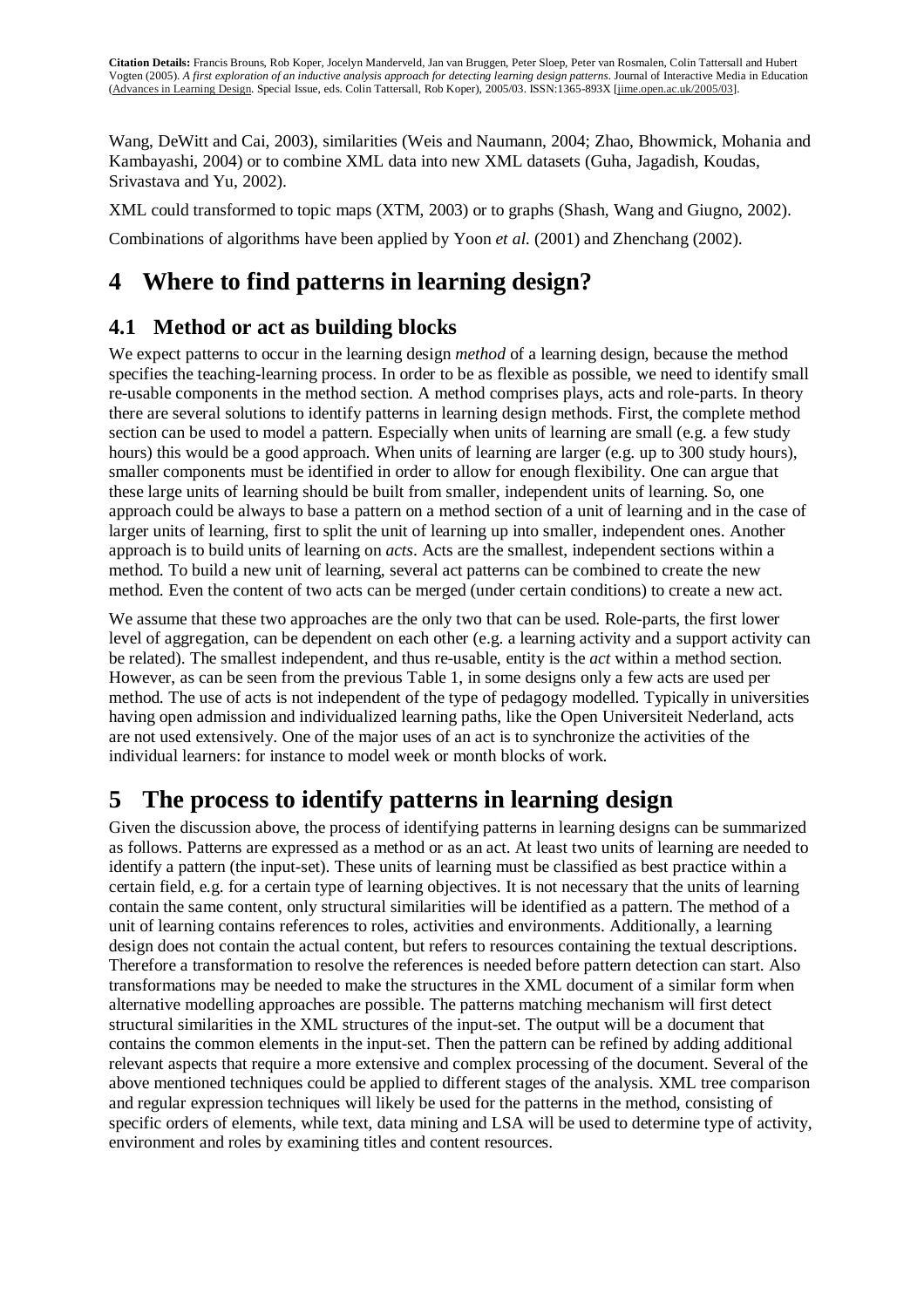## **6 Using learning design patterns**

Learning design patterns can be used to create new learning designs. In order to accomplish this, templates need to be created based on the patterns. A formal and a human readable description of the pattern have to be created and elaborated. The pattern should be supplemented with examples and additional information detailing its use and intention. The pattern should not only consist of a description but include the learning design formalised in IMS LD as well. The latter serves as a template containing dummy example text to be replaced by the author. The patterns in the form of models must be available to course developers together with the IMS LD templates and instruction on how to complete the template.

Because learning design patterns are based on classes of units of learning that are considered best practice, it would be good when a description becomes available of the experience in practice together with the underlying units of learning. How effective, efficient and attractive were they in practice? In what setting were they applied? These data can help to determine which pattern is more suitable given the situation of the course to be developed.

## **7 Discussion**

We offered some ideas on the suitability of the IMS LD specification for describing patterns in learning designs. Moreover we suggested using inductive analysis methods instead of a deductive approach, because with the advent of the IMS LD specification the former can be done on existing courses. These patterns are more specific than patterns described with deductive approaches, because they do not only describe the solution to a common problem, but also specify a template with IMS LD elements. This template, together with instructions and examples, should help designers to create new learning designs. The inductive analyses allow patterns to be induced from existing courses.

There are still many questions that need answering; a few are mentioned here. Are there sufficient courses available for this approach? LSA and data mining usually is performed on rather large datasets, but also has given results on small datasets. A growing number of IMS LD coded learning designs is available; there are the more than 34 courses at the Open Universiteit Nederland as mentioned above, plus a set of, at present, 36 courses that is available via the UNFOLD website. This number should increase rapidly with the new Moodle/LAMS export possibility. Can it be used to classify designs as good as well as bad practices, for example when user data, such as success or failure rates, completion time, etc are added to the analysis, or even with human classification of the design? Are acts the smallest independent units in learning designs? Are the templates sufficient for practitioners to develop new courses?

To find answers to these questions, the suggested approach needs to be validated. The techniques should be applied to existing courses to find out whether patterns can be detected. The patterns should then be translated into templates and author's instructions to form the basis for the development of new learning designs. The suitability of these templates should be validated by practitioners.

**Acknowledgements:** The authors wish to thank the management and staff of the Schloss Dagstuhl International Conference and Research Center for Computer Science for providing a pleasant, stimulating and well organised environment for the writing of this article.

## **8 References**

*The Hillside Group* (2005). Accessed online on 19 Jul. 2005 at: http://hillside.net/

Alexander, C. (1979). *The Timeless Way of Building*. New York: Oxford University Press.

Avgeriou, P., Papsalouros, A., Retalis, S., and Skordalakis, M. (2003). Towards a Pattern Language for Learning Management Systems. *Educational Technology & Society*, 6 (2), 11-24.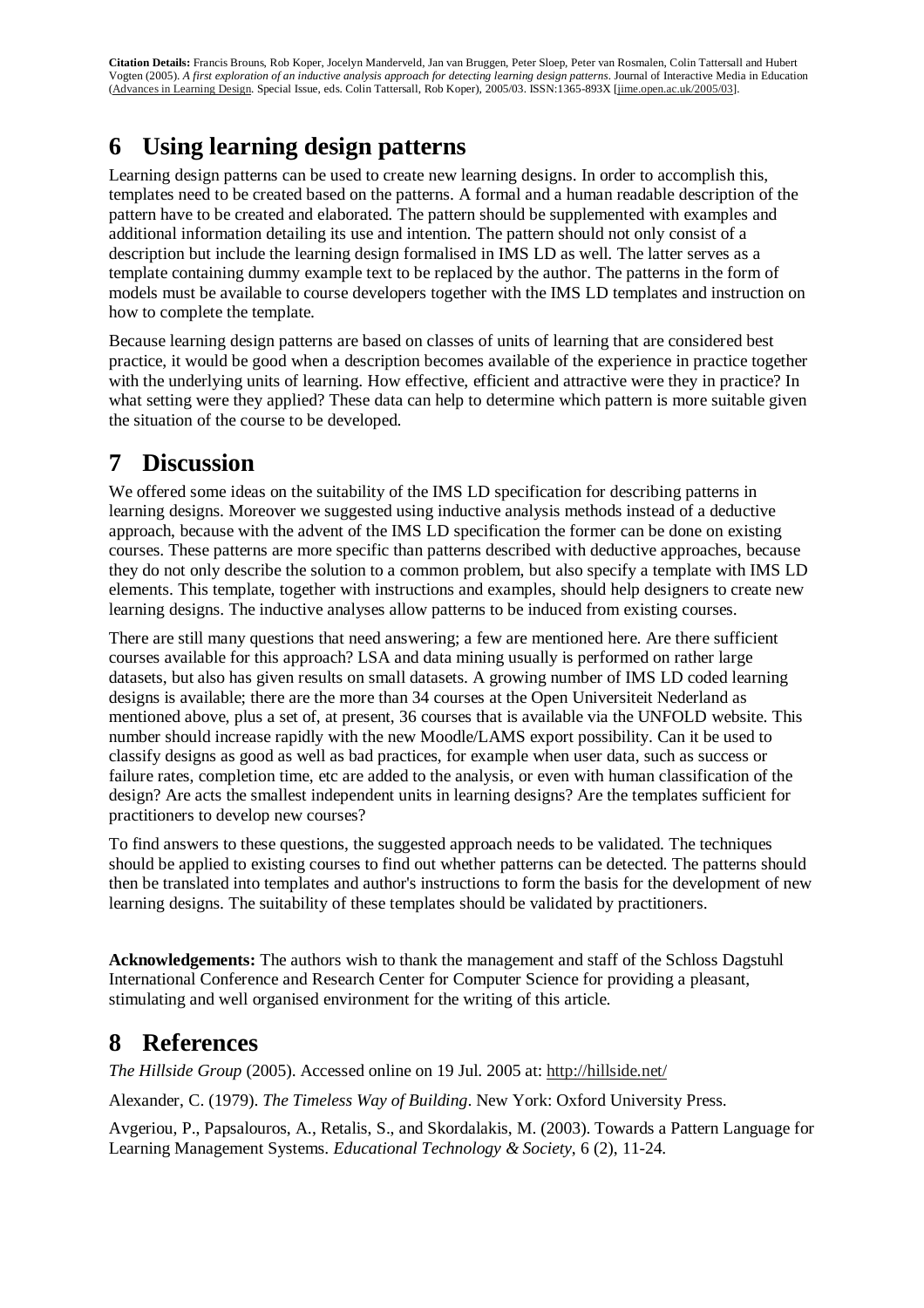Bergin, J., Eckstein, J., Manns, M., Sharp, H., and Voelter, M. (2005). *Pedagogical Patterns.* Accessed online on 19 Jul. 2005 at: http://www.pedagogicalpatterns.org

Cobéna, G., and Abiteboul, S. (2002). Detecting Changes in XML Documents. *Proceedings of the 18th International Conference on Data Engineering (ICDE'02)*, 26 February - 1 March, 2002 , San Jose, California. IEEE.

Dom, B. (2000). Pattern Recognition Meets the World Wide Web. *Proceedings of the International Conference on Pattern Recognition (ICPR'00)*, 3-8 September, 2000, Barcelona, Spain. IEEE.

E-LEN. (2004). *Design patterns and how to produce them*. Accessed online on19 Jul 2005 at: http://www2.tisip.no/E-LEN/outcomes.php

E-LEN (2005). *e-LEN project.* Accessed online on 19 Jul. 2005 at: http://www2.tisip.no/E-LEN/

EML (2000). *Educational Modelling Language.* Accessed online on 19 Jul. 2005 at: http://eml.ou.nl

Fowler, M. (1997). *Analysis Patterns: Reusable Object Models*. Boston: Addison-Wesley.

Guha, S., Jagadish, H. V., Koudas, N., Srivastava, D., and Yu, T. (2002). Approximate XML joins. *Proceedings of the 2002 ACM SIGMOD international conference on Management of data.* Madison, Wisconsin, ACM Press.

Han, E., Boley, D., Gini, M., Gross, R., Hastings, K., Karypis, G., Kumar, V., Mobasher, G., and Moore, J.. (1998). WebACE: A Web Agent for Document Categorization and Exploration. In: K. P. Sycara and M. Wooldridge (Eds.) *Proceedings of the 2nd International Conference on Autonomous Agents (Agents'98)*. ACM Press.

Hernández Leo, D., Asensio Pérez, J. I., and Dimitriadis, Y. A. (2004). IMS Learning Design Support for the Formalization of Collaborative Learning Patterns. *Proceedings of the IEEE International Conference on Advanced Learning Technologies (ICALT'04*), 30 August - 1 September, 2004, Joensuu, Finland. IEEE.

IMS. (2003, January 20). *IMS Learning Design Information Model. Version 1.0 Final Specification*. Accessed online on 19 Jul. 2005 at:

http://www.imsglobal.org/learningdesign/ldv1p0/imsld\_infov1p0.html

Jain, A. K., Duin, R. P. W., and Mao, J. (2000). Statistical pattern recognition: a review. *IEEE Transactions on Pattern Analysis and Machine Intelligence*, 22 (1), 4-37.

Jones, D., and Stewart, S. (1999). The case for patterns in online learning. In: P. De Bar and J. Legget (Eds.), *Proceedings of Webnet'99 Conference, Honolulu Hawaii*, 24-30 October 1999. Association for the Advancement of Computing in Education.

Koper, E. J. R., and Olivier, B. (2004). Representing the Learning Design of Units of Learning. *Educational Technology & Society, 7*(3), 97-111. Accessed online on 30 March 2005 at: http://ifets.ieee.org/periodical/7\_3/10.pdf

Koper, R. (2005). An Introduction to Learning Design. In: R. Koper and C. Tattersall (Eds.)*. Learning Design A Handbook on Modelling and Delivering Networked Education and Training* (pp. 3-20). Berlin Heidelberg: Springer-Verlag.

Koper, R., and Manderveld, J. (2004). Educational modelling language: modelling reusable, interoperable, rich and personalised units of learning. *British Journal of Educational Technology,* 35 (5), 537-552.

Landauer, T. K., Foltz, P. W., and Laham, D. (1998). Introduction to Latent Semantic Analysis. *Discourse Processes*, 25, 259-284.

McAndrew, P., Goodyear, P., & Dalziel, J. (2005). *Patterns, designs and activities: unifying descriptions of learning structures.* Accessed online on 19 Jul. 2005 at: http://kn.open.ac.uk/public/document.cfm?docid=5295